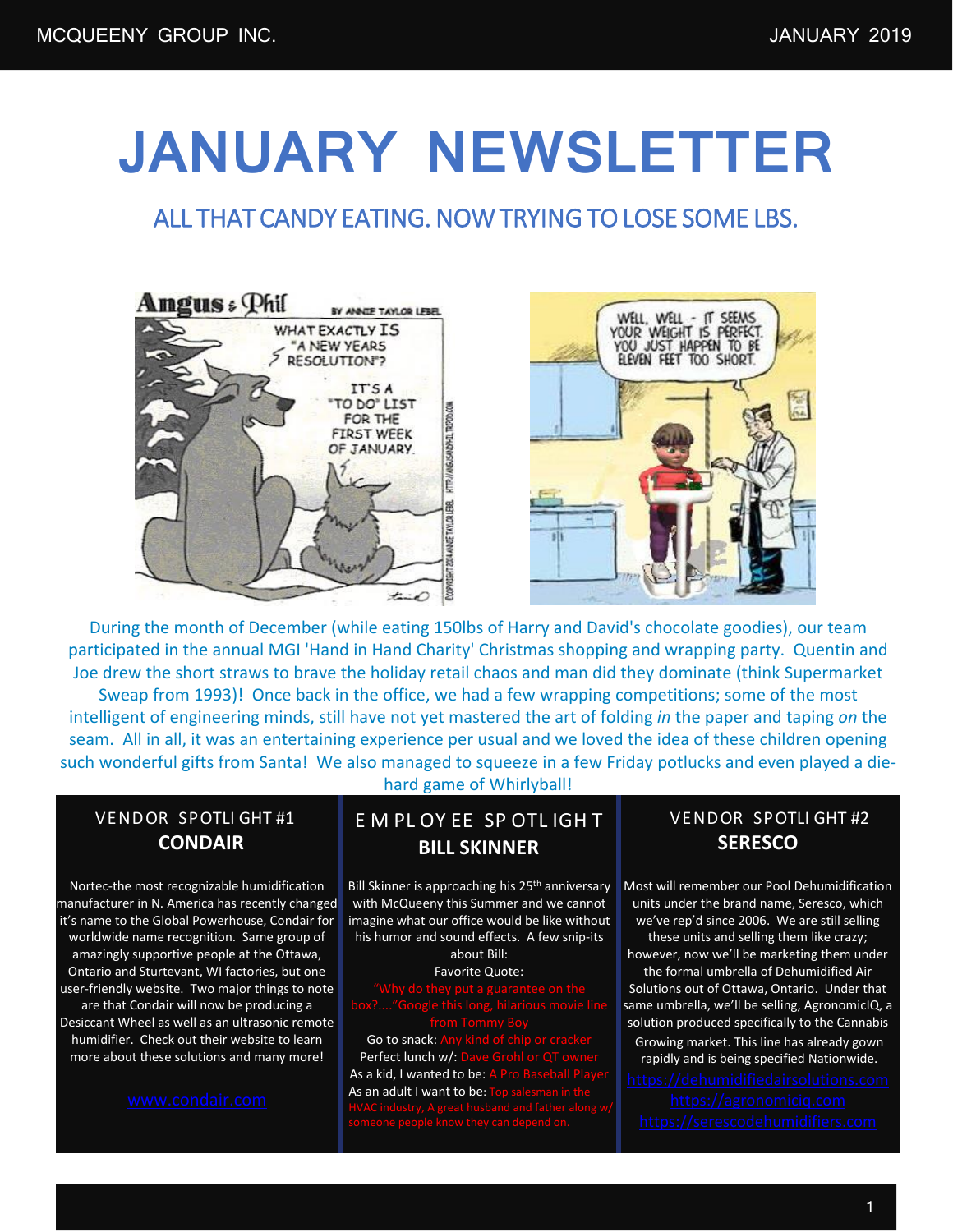

You got it... **Nortec Humidity is becoming Condair!** Same great North American team and products - backed by the global strength of Condair.

One strong team worldwide... 01/01/19 click to learn more

Condair is the leading humidification manufacturing company in Condair America, with manufacturing facilities in Ottawa, Ont., and Sturtevant, WI. For over 70 years Condair has specialized in the design and production of superior humidification and evaporative cooling systems. Condair sets the standard for innovative, energy-efficient and hygienic solutions. Today, with approximately 720 employees, we operate production sites in Europe, North America and China, are represented in 20 countries by our own sales and service organizations and supported by distribution partners in more than 50 locations worldwide.

#### US Series Ultrasonic Humidifier

Using piezoelectric transducers operating at 1.7 MHz, the US Series generates an ultra-fine (1 – 3 micron) cool mist. This mist is then distributed directly into the space using a quiet and efficient Blower Pack. Since, unlike steam humidifiers, no water is boiled, ultrasonic technologies offer some of the lowest energy humidification on the market, decreasing direct energy costs by 90%.

Additionally, the mist cools the air slightly as it evaporates generating more potential savings.

With an easy and quick installation, the Condair US Series is available in four different capacities; Medium housing: 7 lbs/hr (3 kg/hr), 13 lbs/hr (6 kg/hr), 20 lbs/hr (9 kg/hr) and Large housing: 40 lbs/hr (18 kg/hr). The unit cabinet includes everything except the mist distribution system (Blower Pack) and water treatment.

#### Hygiene:

Antimicrobial mist channel

Regular flushing cycles - Stagnant water poses a risk of microbial contamination Stainless Steel chemically polished water tank UV water treatment MERV 12 air intake filter Antimicrobial & Antistatic internal components Blower pack: In space mist distribution system High efficiency of absorption Available built-on to humidifier or remotely installed for optimal flexibility Fast absorption <12 feet





## https://www.condair.com